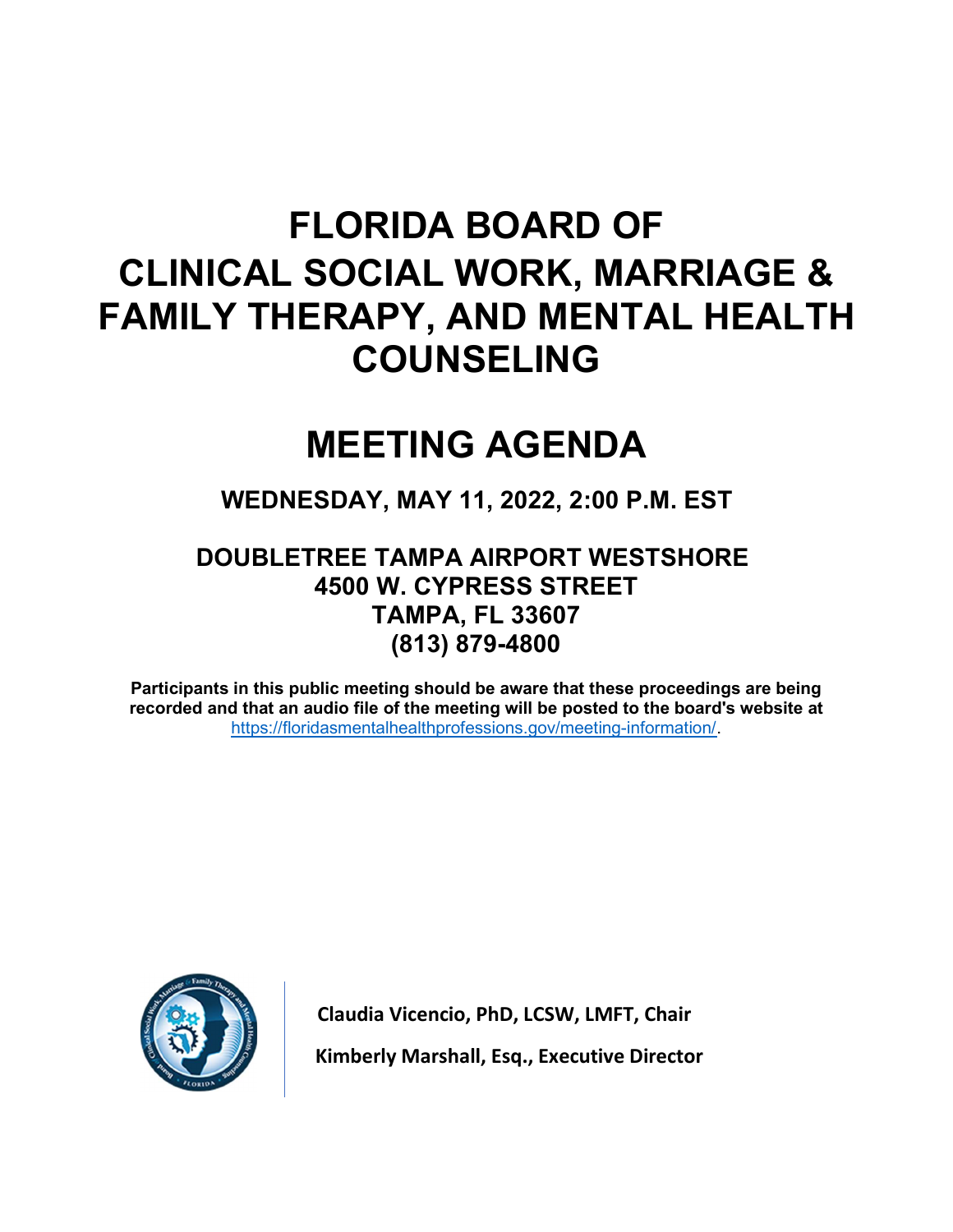

#### BOARD OF CLINICAL SOCIAL WORK, MARRIAGE & FAMILY THERAPY, AND MENTAL HEALTH COUNSELING

#### GENERAL BUSINESS MEETING AGENDA

## WEDNESDAY, MAY 11, 2022, 2:00 P.M. EST

#### DOUBLETREE TAMPA AIRPORT WESTSHORE 4500 W. CYPRESS STREET TAMPA, FL 33607 (813) 879-4800

Participants in this public meeting should be aware that these proceedings are being recorded and that an audio file of the meeting will be posted to the board's website at https://floridasmentalhealthprofessions.gov/meeting-information/.

- I. CALL TO ORDER
	- A. Roll Call
	- B. Welcome
	- C. Opening Remarks
- II. REVIEW OF MINUTES A. February 10, 2022, General Board Meeting
- III. RECOMMENDED ORDER
	- A. Drew Breznitsky

#### IV. APPEARANCES

- A. Application for Registered Mental Health Counselor Intern i. Betina Lindsay
- B. Application for Licensed Mental Health Counselor
	- i. Amanda Conroy
	- ii. Juanda Croson
	- iii. Doris Murray
	- iv. Wendy Laza
	- v. Joshua Katz
	- vi. Celeste McKinney
	- vii. Morrisia Stewart
- C. Application for Registered Clinical Social Worker Intern i. Lauren Donovan
- D. Application for Licensed Clinical Social Worker
	- i. Jamie Born
	- ii. Carrie Anne Nancy Milham
	- iii. Robert Basil
	- iv. David Patrick
	- v. Kelly Tucker